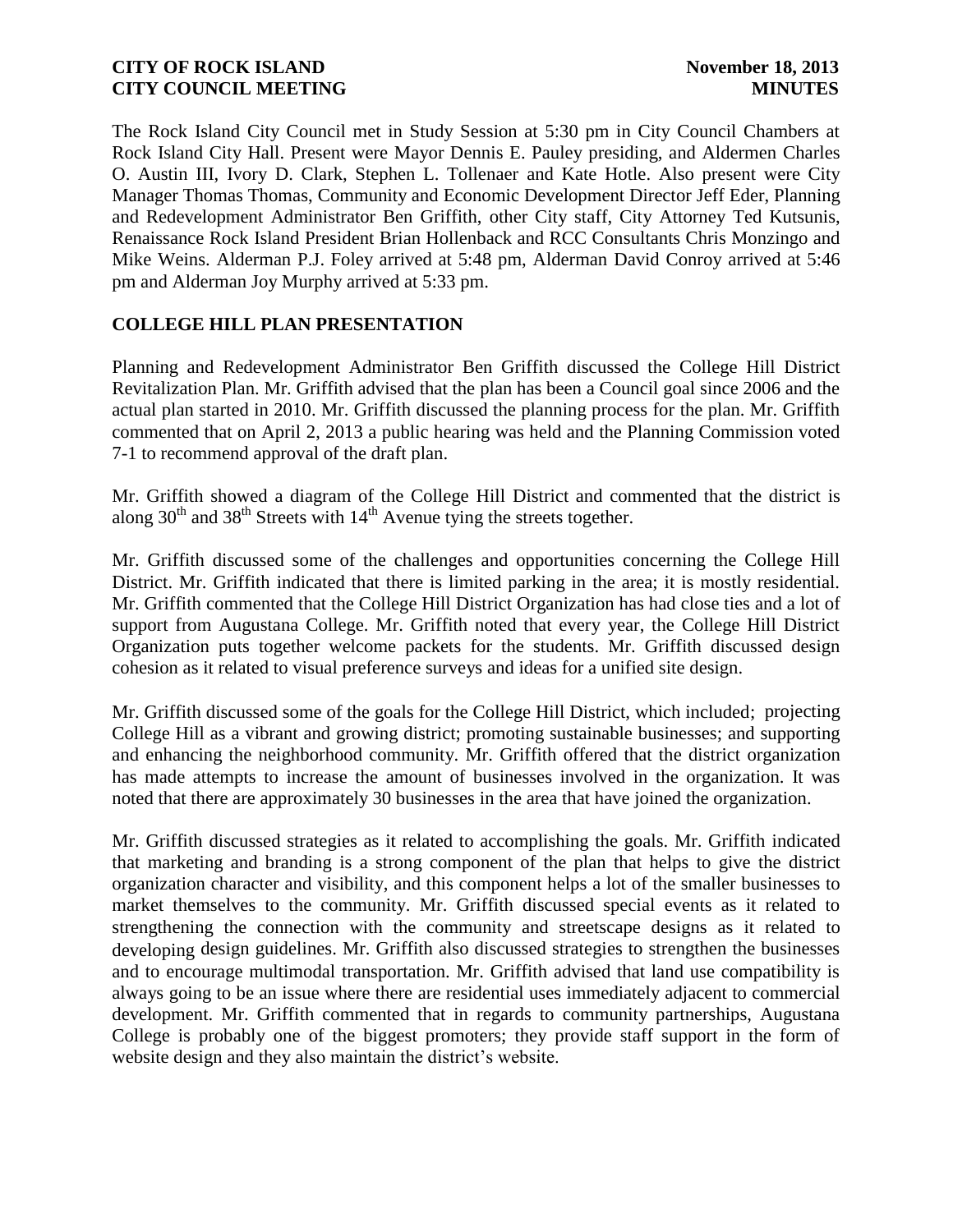Mr. Griffith indicated that the City Council has allocated \$25,000.00 for implementation of the plan and some of the funds have been utilized for some of the district organization's special activities. Mr. Griffith added that there is a lot of detailed information in the plan. Mr. Griffith indicated that the College Hill Revitalization Draft Plan is posted on the City's website. Mr. Griffith advised that the next step is for adoption of the plan. It was noted that the plan will be on the Agenda for Council consideration on Monday, December 2, 2013.

Council discussed membership in the College Hill District Organization as it related to new businesses joining and the benefits involved. Council discussed cost as it related to various components in the plan concerning infrastructure improvements. Council also discussed marketing as it related to banners for the organization's identification component.

Annette Zapolis, owner of Cool Beanz Coffeehouse and the College Hill District Organization's Chairman discussed completed goals and future projects that the organization has been working on to improve branding, marketing, visual design, membership of new businesses as well as economic sustainability for the businesses.

Council and Mr. Griffith further discussed components of the College Hill District Revitalization Plan.

# **HARD HAT AWARDS**

Renaissance Rock Island President Brian Hollenback distributed ballots to the Mayor and Council for their selection for the most strategic new investment for the  $25<sup>th</sup>$  Annual Hard Hats Celebration. Mr. Hollenback commented that the celebration will be held on December 5, 2013 at the Holiday Inn. The Mayor and Council members voted and returned the ballots to Mr. Hollenback for tabulation.

# **RCC CONSULTANT PRESENTATION**

RCC Consultants Chris Monzingo and Mike Weins presented Council with an emergency communication and facilities consolidation study concerning Rock Island County. Mr. Monzingo stated that the communications study along with the PSAP/EOC optimization was funded by a grant and filed by Bi-State Regional Commission. Mr. Monzingo indicated that there were tasks that were listed in the contract that needed to be completed. It was noted that the first task was to participate in six public meetings, which they are currently doing. Mr. Monzingo stated that they have completed analyzing the impacts of the 2008 disasters and have identified the affected areas and groups, and the current emergency operations at the six PSAP centers has been completed. It was noted that they are currently working on developing an alternatives report and an emergency operation center (EOC) management option. Mr. Monzingo indicated that the development of an emergency communications plan document is in progress. Mr. Monzingo pointed out that future tasks will be to assist in the recommendation selection for local government participants and to develop a funding options report.

Mr. Weins stated that they have been looking at optimizing the number of PSAP's (911 centers) in the area. Mr. Weins discussed optimization benefits. Mr. Weins pointed out that the first and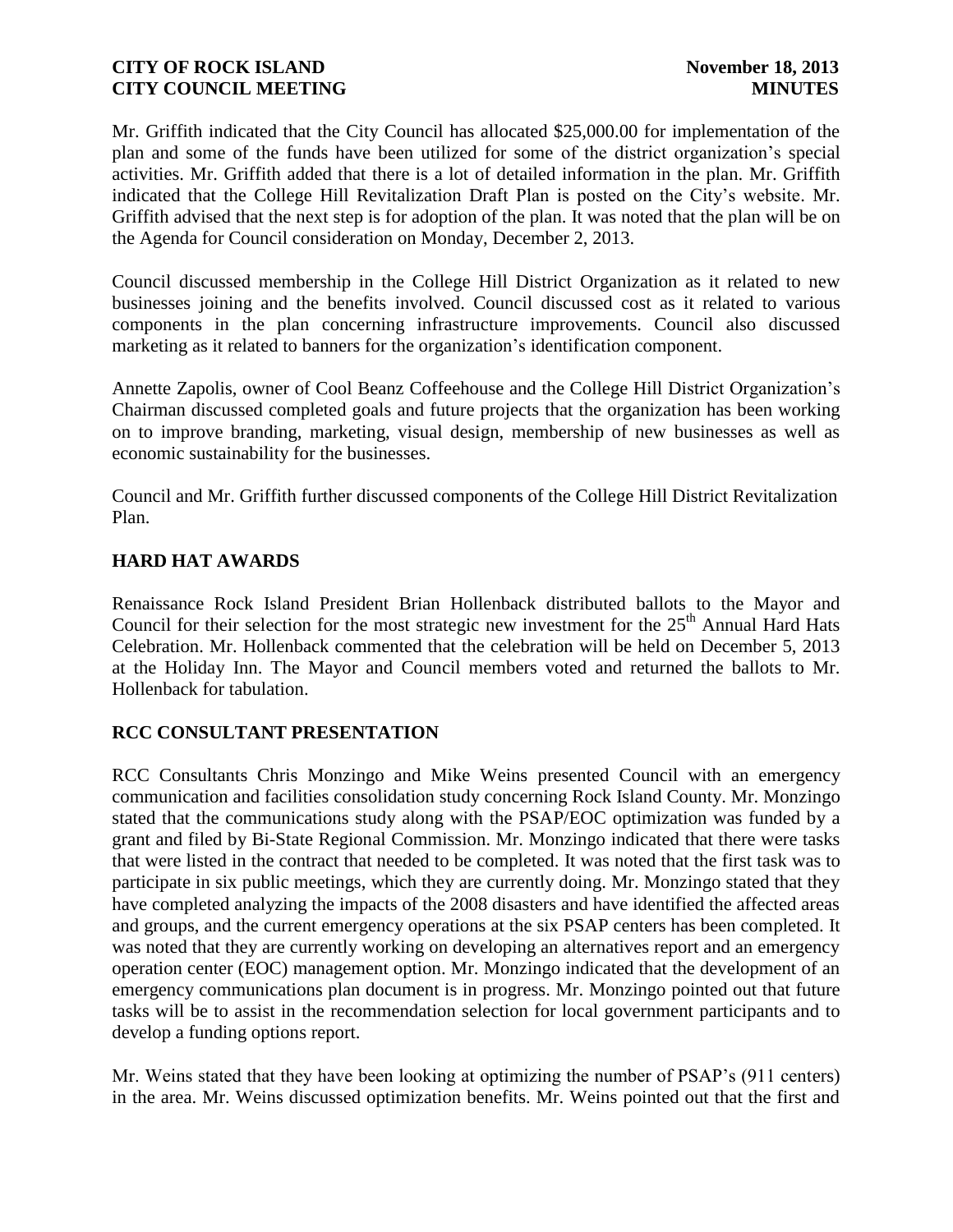foremost objective is increasing the level of service to the public. Mr. Weins added that there could be a potential reduction of overall staffing if the number of PSAP's is reduced. Mr. Weins commented that operating and maintenance costs could be reduced. Mr. Weins added that other benefits would include increased efficiency and a unified radio system. Mr. Weins stated that one of the main things they see as a benefit is increasing the flexibility to handle call surges in emergencies. Mr. Weins further discussed optimization benefits.

Mr. Weins discussed the project challenges as it related to governance and management of consolidated emergency communication centers. Mr. Weins stated that there would be costs in the short-term for funding the consolidation of activities, but savings are anticipated for the longterm. Other challenges Mr. Weins discussed included; acceptable renegotiation of unionized labor at all PSAP's; account performance of other jobs besides 911 calls; and maintaining personal and professional relationships with responders.

Mr. Weins then discussed the three consolidation options. Mr. Weins advised that the first option includes a brand new facility that has everyone operating at that one facility including the emergency operations center for Rock Island County. It was noted that this would be the most expensive option. Another option discussed was to consolidate the PSAP/EOC on the 3<sup>rd</sup> floor of the existing Milan facility. Mr. Weins offered that the last option would be to consolidate the Rock Island County Sherriff's office, RICOMM and Milan Dispatch into the new Rock Island Police Station that will be built. Mr. Weins then discussed the advantages and disadvantages for the three options.

Council discussed the components of the three consolidation options as it related to costs and recommendations. Council also discussed benefits as it related to citizens and the City of Rock Island.

Mayor Pauley stated that he didn't support consolidation because he didn't feel it was right for Rock Island. Mayor Pauley added that Rock Island provides excellent service now. Mayor Pauley pointed out that there has to be a rapport between police officers, firefighters and dispatchers and that is lost when consolidation takes place.

It was noted that a report is due back in December from RCC Consultants with a recommendation on staffing, some costs and the best solution that they see for consolidation.

Council further discussed the presentation.

# **ADJOURNMENT**

A motion made by Alderman Foley and seconded by Alderman Clark to adjourn the meeting carried by the following Aye and No vote. Those voting Aye being; Alderman Austin, Alderman Clark, Alderman Conroy, Alderman Foley, Alderman Tollenaer, Alderman Hotle and Alderman Murphy; those voting No, none. The meeting was adjourned at 6:35 pm.

\_\_\_\_\_\_\_\_\_\_\_\_\_\_\_\_\_\_\_\_\_\_\_\_\_\_\_\_\_\_ Aleisha L. Patchin, City Clerk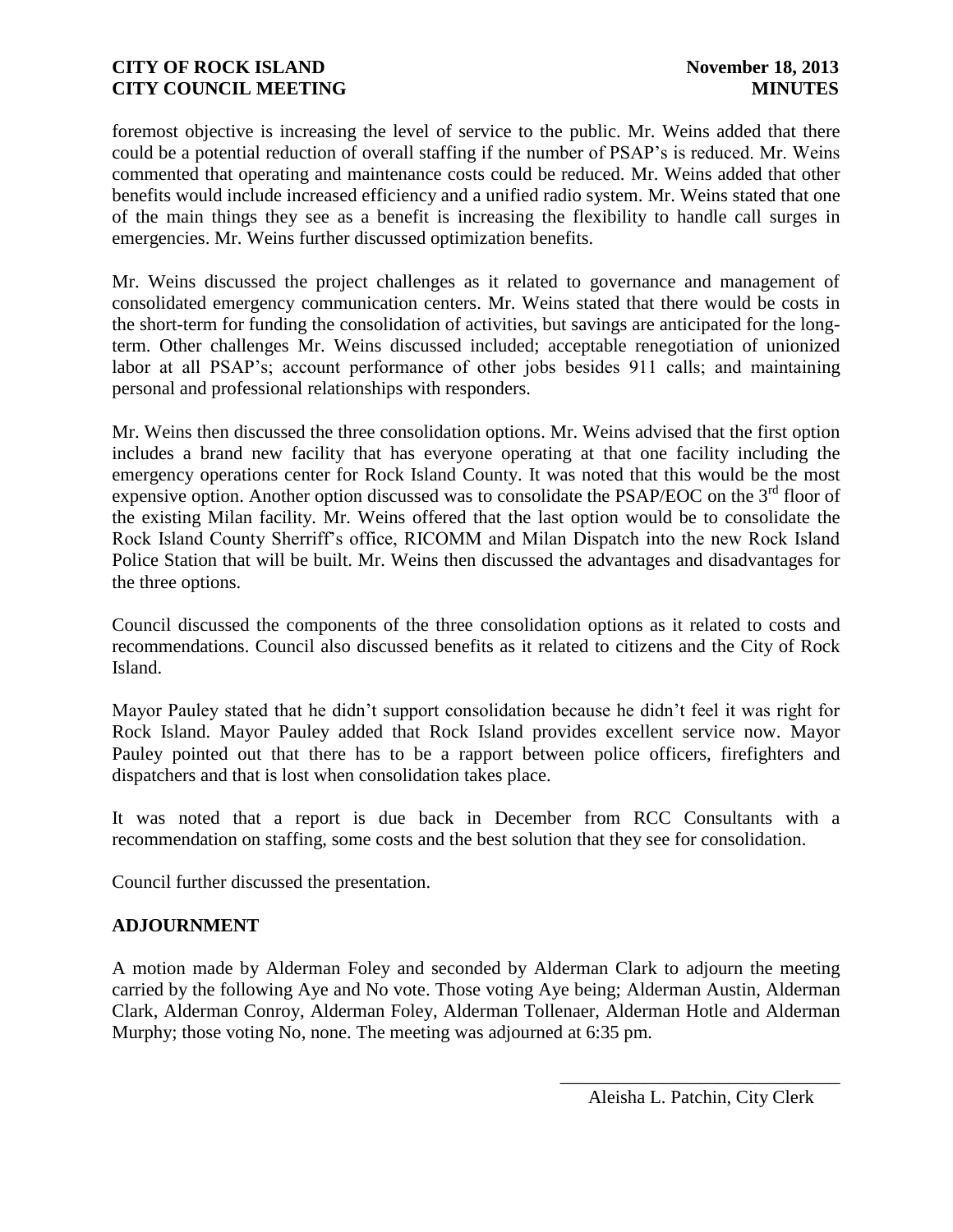Rock Island City Council met in regular session at 6:45 pm in Council Chambers of Rock Island City Hall. Present were Mayor Dennis E. Pauley presiding, and Aldermen Charles O. Austin III, Ivory D. Clark, David Conroy, P.J. Foley, Stephen L. Tollenaer, Kate Hotle and Joy Murphy. Also present were City Manager Thomas Thomas and City Attorney Ted Kutsunis.

### Introductory Proceedings

Mayor Pauley called the meeting to order and led in the Pledge of Allegiance. Alderman Conroy gave the Invocation.

### Agenda Item #5 **Minutes of the meeting of November 11, 2013.**

A motion was made by Alderman Foley and seconded by Alderman Hotle to approve the minutes of the meeting of November 11, 2013 as printed. The motion carried by the following Aye and No vote; those voting Aye being; Alderman Austin, Alderman Clark, Alderman Conroy, Alderman Foley, Alderman Tollenaer, Alderman Hotle and Alderman Murphy; those voting No, none.

## Agenda Item #6 **Update Rock Island by Mayor Pauley.**

Mayor Pauley stated that with Thanksgiving right around the corner, people will soon flock to the roads to visit and celebrate with family and friends. Mayor Pauley advised that the Rock Island Police Department reminds all travelers, whether they are heading across the country or just across town, to ensure a safe arrival and a happy holiday by buckling up *- Every Trip, Every Time.* "The risk of being involved in a serious or deadly car crash increases when the number of cars on the road increases, and the long Thanksgiving weekend is one of the busiest travel times of the year," said Chief VenHuizen. So we want to remind everyone that your seat belts can save your life – and those you are traveling with. Mayor Pauley indicated that according to the U.S. Department of Transportation's National Highway Traffic Safety Administration (NHTSA), seat belts saved almost 12,000 lives nationwide in 2011. Mayor Pauley added that such a simple step can save a life, but too many lives are being lost because some have still not gotten the message. We want to remind everyone who will be on the roads to please buckle up  $-$  Every Trip, Every Time, so that you can give thanks this holiday season and enjoy the time with your loved ones.

Mayor Pauley advised that Theo's Java Club Café at 213  $17<sup>th</sup>$  Street is celebrating 20 years in the coffee/café business from now to November  $23<sup>rd</sup>$ . Mayor Pauley added that throughout this week, Theo's will offer lunch and drink discounts and door prizes. Mayor Pauley stated to stop in and celebrate with Theo's.

Mayor Pauley stated that the Augustana Veterans Support Group will host an event to honor Korean and Vietnam-Era veterans on Wednesday, November 20<sup>th</sup> at 7:30 pm in Augustana's College Center, 3750  $7<sup>th</sup>$  Avenue. The event is free and open to the public. Mayor Pauley indicated that the event will feature retired United States Air Force Major General John Borling as the keynote speaker. During the Vietnam War, Borling was shot down by ground fire.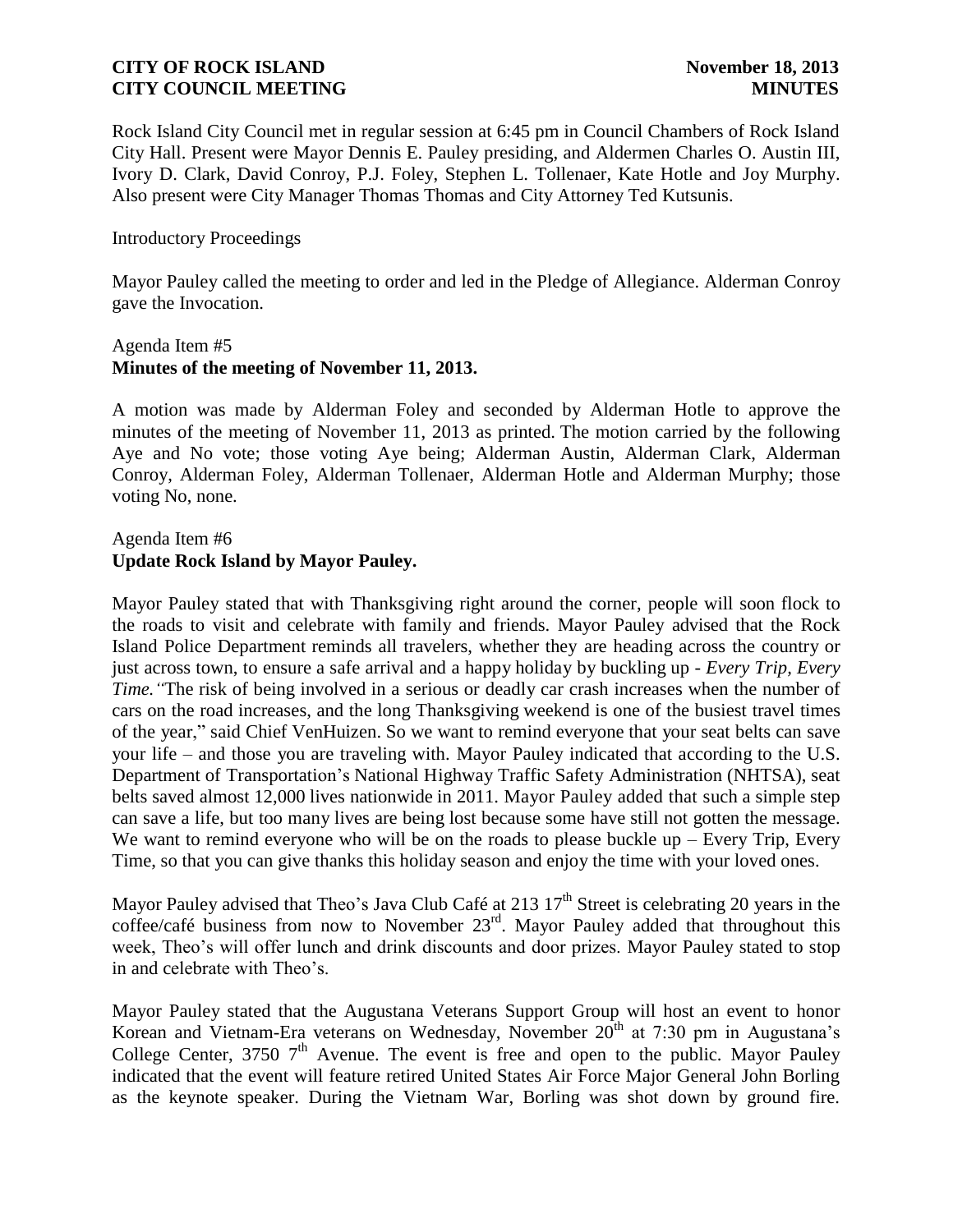Seriously injured, he was captured and spent nearly seven years as a POW in Hanoi. Mayor Pauley added that while in prison, Borling wrote and memorized poetry to keep his mind sharp and spirits up. He shared his poetry with his fellow captives through the forbidden POW tap code. Mayor Pauley stated that *Taps on the Walls: Poems from the Hanoi* contains all of the poems Borling wrote during his confinement, poems of pain and despair but also humor, encouragement and hope. Borling attended Augustana. He is a native Chicagoan and Air Force Academy graduate. A fighter pilot, his many decorations include the Silver Star, two Bronze Stars and two Purple Hearts. It was noted that for more information, call (309) 794-7721.

Mayor Pauley advised that Rock Island will be accepting permits for the deer management program until November 25, 2013. This pilot program is intended to gauge the effectiveness of managing the urban deer herd through archery hunting. Mayor Pauley stated that all approved hunters will need to complete a proficiency test before being granted a permit. The proficiency test may be completed at the following locations: B and B Shooting Supplies, 2152 State Street in Bettendorf and EZ Livin, 231  $1<sup>st</sup>$  Ave. W. in Milan, IL. To get a copy of the application, rules and the deer density map, go to [www.rigov.org.](http://www.rigov.org/) Mayor Pauley reminded everyone that this is a little bit in advance because a final vote still needs to be made tonight before deer hunting would be official.

Mayor Pauley stated to get in the holiday spirit at this year's Winter in Bloom. Enjoy treats, holiday music, children's crafts and visiting with Santa Claus at Hauberg Civic Center's annual open house on Sunday, December 1, 2013 from 12:00 pm to 4:00 pm. Free admission. It was noted that for more information, please call (309) 732-2132.

#### Agenda Item #7

#### **Proclamation declaring the month of December as Drunk and Drugged Driving (3D) Prevention Month.**

Mayor Pauley read the Proclamation. Police Chief Jeff VenHuizen thanked the Mayor for the Proclamation. Chief VenHuizen stated that the Rock Island Police Department will continue to aggressively enforce DUI laws in an effort to the make the streets safe.

#### Agenda Item #8

## **A Special Ordinance amending Chapter 10, Article 1, Sec. 10-9 of the Code of Ordinances regarding the hunting of deer with a bow and arrow in the city of Rock Island.**

Alderman Austin moved and Alderman Murphy seconded to pass the ordinance.

Discussion followed.

Mr. Ken Jacoby of 1407 35<sup>th</sup> Avenue stepped forward. Mr. Jacoby discussed a letter to the editor that was recently in the newspaper regarding deer hunting in cemeteries. Mr. Jacoby pointed out that in the letter, it stated that desecrating the final resting place of many people or someone's family member is disrespectful. Mr. Jacoby further discussed deer hunting in cemeteries.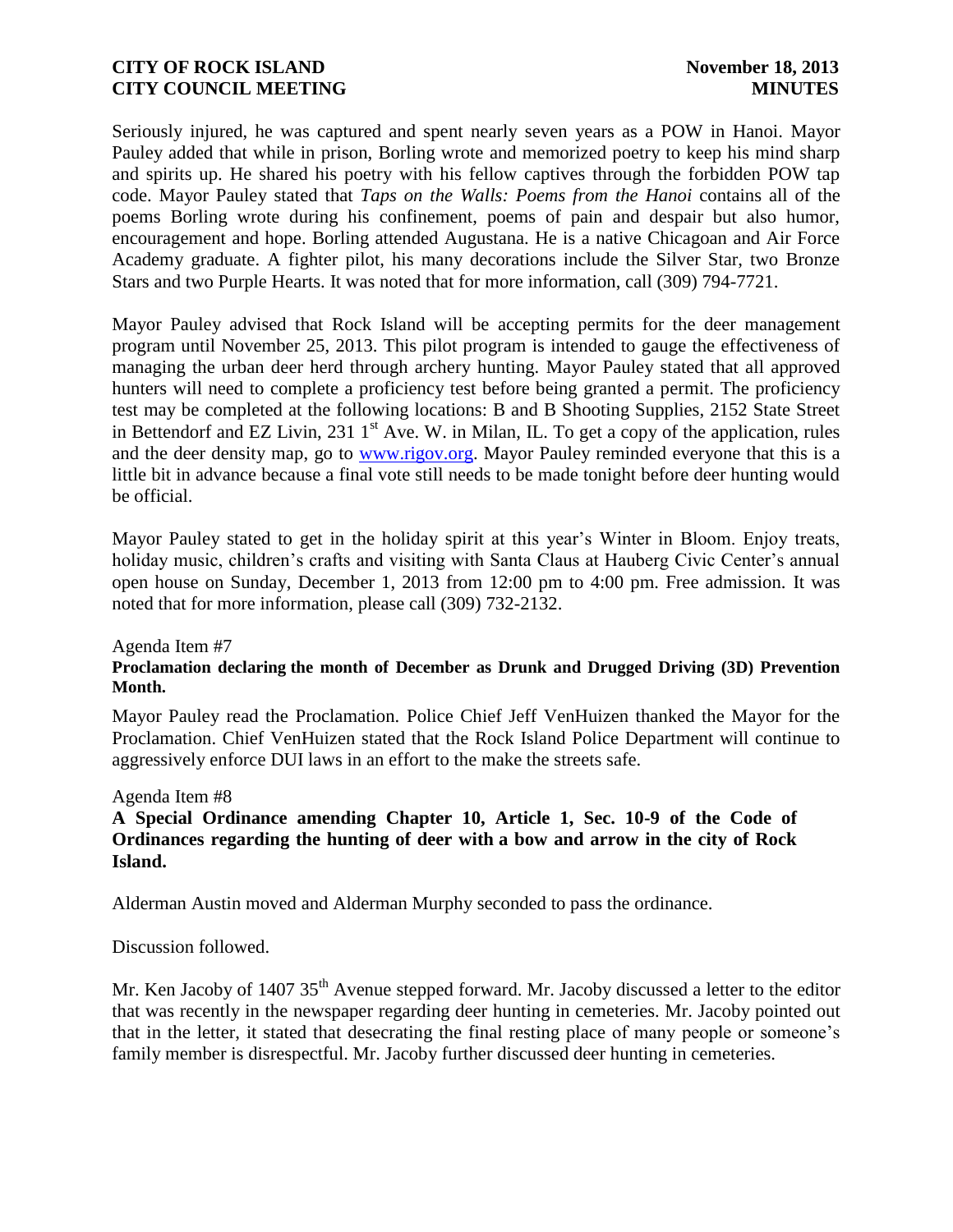Mr. Jacoby also discussed the amended ordinance as it related to the paragraph that no person shall knowingly direct an arrow across the boundary of or off the designated site. Mr. Jacoby stated that this ordinance has been written in such a way that any hunter could shoot an arrow anywhere and as long as they don't know if it went off of the designated site, there is no penalty. Mr. Jacoby further discussed this issue as well as the issue of deer/vehicle accidents.

City Attorney Kutsunis advised that the knowingly language was patterned after the Mt. Vernon, IL. ordinance, which was followed as a template for preparing this ordinance. City Attorney Kutsunis offered that it addresses the issue as to if the deer is not on the sites that are permitted for hunting then permission is going to have to be received from the neighbors or whoever owns the property where the deer is brought down. Mr. Kutsunis further discussed this issue.

Council discussed this issue as it related to a deer being shot and falling down out of the permitted area or on someone's property that doesn't want hunting. Council discussed legal responsibility of the City as it related to public and private property. Council also discussed deer/vehicle accidents and the overpopulation of deer.

After discussion, the motion carried by the following Aye and No vote; those voting Aye being; Alderman Austin, Alderman Clark, Alderman Conroy, Alderman Foley and Alderman Murphy; those voting No, Alderman Tollenaer and Alderman Hotle.

# Agenda Item #9

# A **Special Ordinance amending Chapter 14, Article II, Sec. 14-20, Paragraph (3) of the Code Ordinances regarding the prohibition against discharging of a firearm shall not apply to the hunting of deer with a bow and arrow.**

It was moved by Alderman Murphy and seconded by Alderman Austin to pass the ordinance. The motion carried by the following Aye and No vote; those voting Aye being; Alderman Austin, Alderman Clark, Alderman Conroy, Alderman Foley and Alderman Murphy; those voting No, Alderman Tollenaer and Alderman Hotle.

#### Agenda Item #10 **A Special Ordinance amending a Special Ordinance granting a Special Use Permit at 2300 18th Avenue.**

Alderman Foley moved and Alderman Hotle seconded to consider, suspend the rules and pass the ordinance.

Discussion followed. Alderman Foley stated that the Compassionate Care Veterinary Clinic is in the north east part of his ward. Alderman Foley added that Dr. Julie Hahn has done a great job of working with the neighbors and running a great veterinary clinic. Alderman Foley further discussed the property and clinic.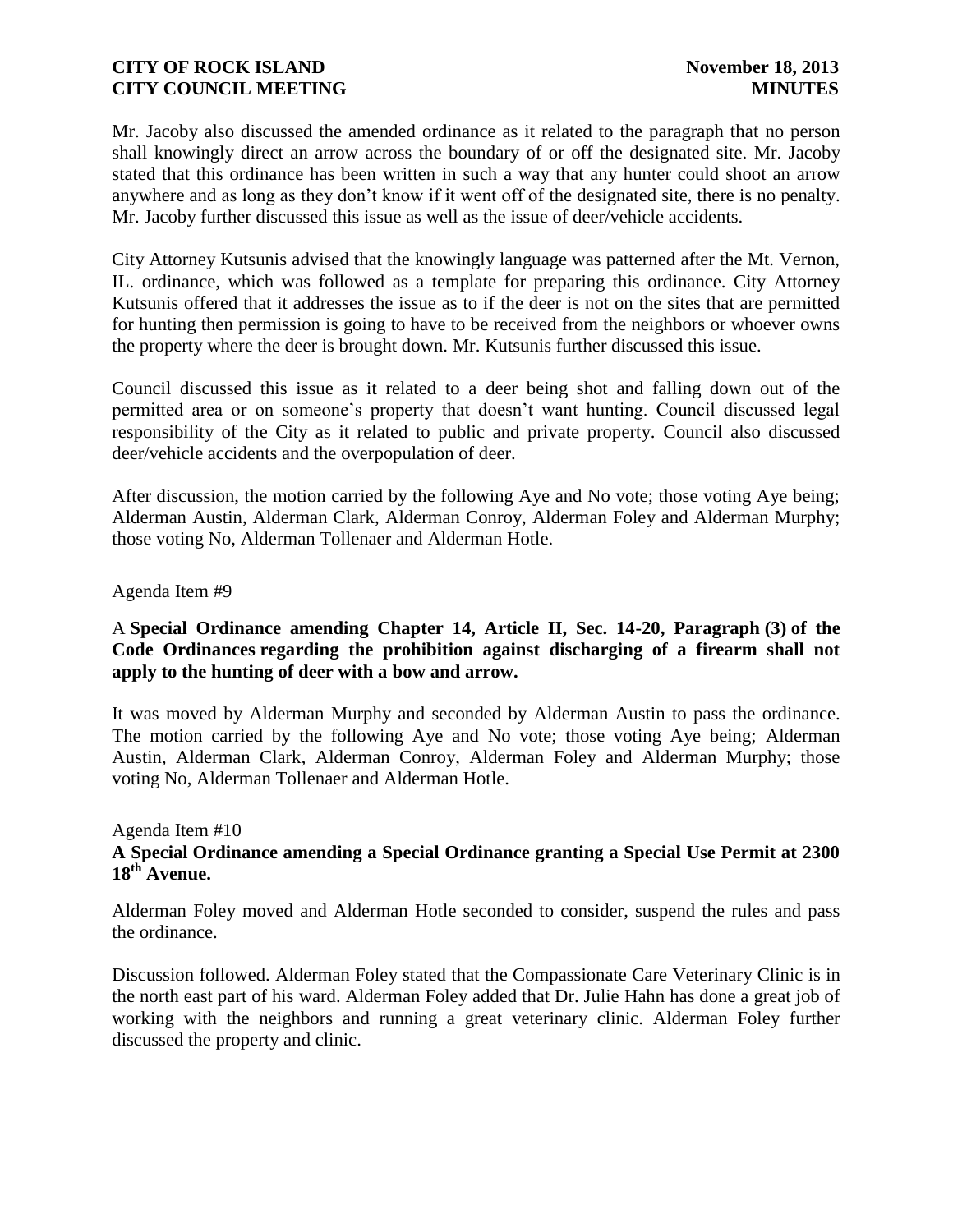After discussion, the motion carried by the following Aye and No vote; those voting Aye being; Alderman Austin, Alderman Clark, Alderman Conroy, Alderman Foley, Alderman Tollenaer, Alderman Hotle and Alderman Murphy; those voting No, none.

### Agenda Item #11

# **A Special Ordinance vacating a segment of a north/south alley right-of-way south of 5th Avenue between 12th and 13th Streets**.

It was moved by Alderman Clark and seconded by Alderman Foley to consider, suspend the rules and pass the ordinance. The motion carried by the following Aye and No vote; those voting Aye being; Alderman Austin, Alderman Clark, Alderman Conroy, Alderman Foley, Alderman Tollenaer, Alderman Hotle and Alderman Murphy; those voting No, none.

#### Agenda Item #12

# **A Special Ordinance amending a zoning district and zoning map for the addresses as indicated in the ordinance for a consolidated development site between 5th and 7th Avenues and 12th and 13th Streets.**

Alderman Clark moved and Alderman Foley seconded to consider, suspend the rules and pass the ordinance. The motion carried by the following Aye and No vote; those voting Aye being; Alderman Austin, Alderman Clark, Alderman Conroy, Alderman Foley, Alderman Tollenaer, Alderman Hotle and Alderman Murphy; those voting No, none.

Agenda Item #13

## **An Ordinance authorizing the issuance of General Obligation Bonds, Series 2013A for financing the new police station project and street improvements**.

It was moved by Alderman Hotle and seconded by Alderman Murphy to consider the ordinance.

Discussion followed. Alderman Austin inquired upon Finance Director Cynthia Parchert to explain this item.

Ms. Parchert advised that the City is trying to take advantage of the tax deferred limit of \$10 million dollars. Ms. Parchert added that by selling some bonds this year and then wait until next year to sell some bonds, the City will be able to use the tax exempt cap both years to fund these projects.

Alderman Austin inquired as to what would happen if the bonds are sold and the City decides not to do the project.

Ms. Parchert advised that the City has already incurred some expenses towards this project. However, if the project were not to go any further, the City would probably invest the proceeds to pay back the bonds that are outstanding.

Alderman Conroy clarified that the City is doing this to take care of the financial part of it in regards to getting the exemption.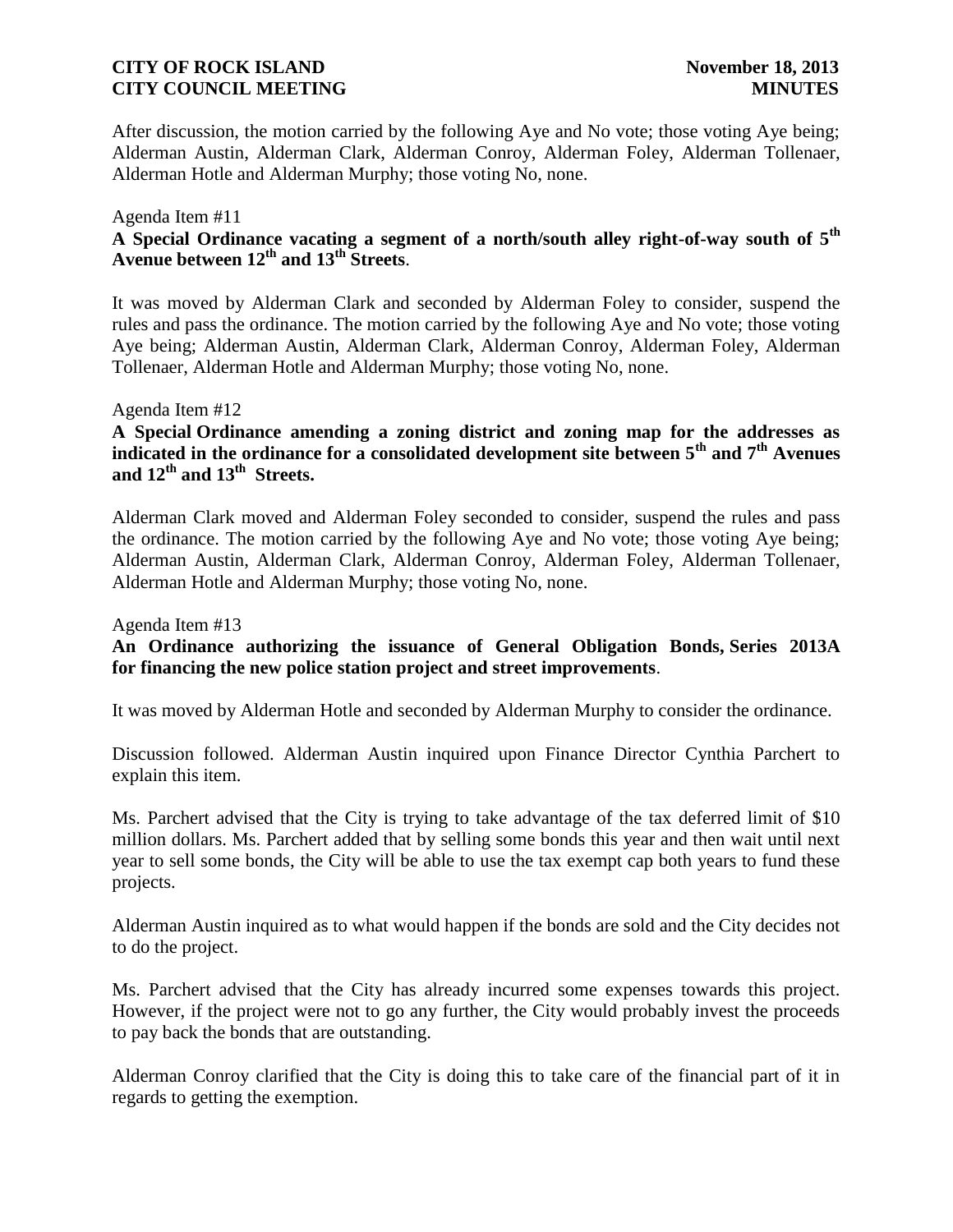Ms. Parchert stated yes.

Council further discussed this issue.

After discussion, the motion carried by the following Aye and No vote; those voting Aye being; Alderman Austin, Alderman Clark, Alderman Conroy, Alderman Foley, Alderman Tollenaer, Alderman Hotle and Alderman Murphy; those voting No, none.

The Mayor stated that a second reading will be held on Monday, December 2, 2013 for final consideration.

#### Agenda Item #14

**An Ordinance authorizing the issuance of Taxable General Obligation Bonds, Series 2013B for financing property for future development at the intersection of IL 92 and I-280.**

Alderman Tollenaer moved and Alderman Conroy seconded to consider the ordinance.

Alderman Foley advised that he would be abstaining from this item as he has in the past few votes in regards to this issue.

Discussion followed. Sue Pienta of 2116 24<sup>th</sup> Street stepped forward. Ms. Pienta stated that back in March 2013, it was decided to purchase this land and it was her understanding that this has already been paid for. Ms. Pienta added that she did not understand why the City has to come up with financing for it. Ms. Pienta further discussed this issue.

Finance Director Cynthia Parchert advised that this is one project that the City can sell bonds for; the interest rates are very low right now and it makes sense to cash flow this through the issuance of bonds. Ms. Parchert further discussed this issue. It was noted that the land has been purchased.

After discussion, the motion carried by the following Aye and No vote; those voting Aye being; Alderman Austin, Alderman Clark, Alderman Conroy, Alderman Tollenaer, Alderman Hotle and Alderman Murphy; those voting No, none. Alderman Foley abstained.

The Mayor advised that a second reading will be held on Monday, December 2, 2013 for final consideration.

Agenda Item #15 **CLAIMS**

It was moved by Alderman Austin and seconded by Alderman Murphy to accept the following reports and authorize payments as recommended. The motion carried by the following Aye and No vote; those voting Aye being; Alderman Austin, Alderman Clark, Alderman Conroy, Alderman Foley, Alderman Tollenaer, Alderman Hotle and Alderman Murphy; those voting No, none.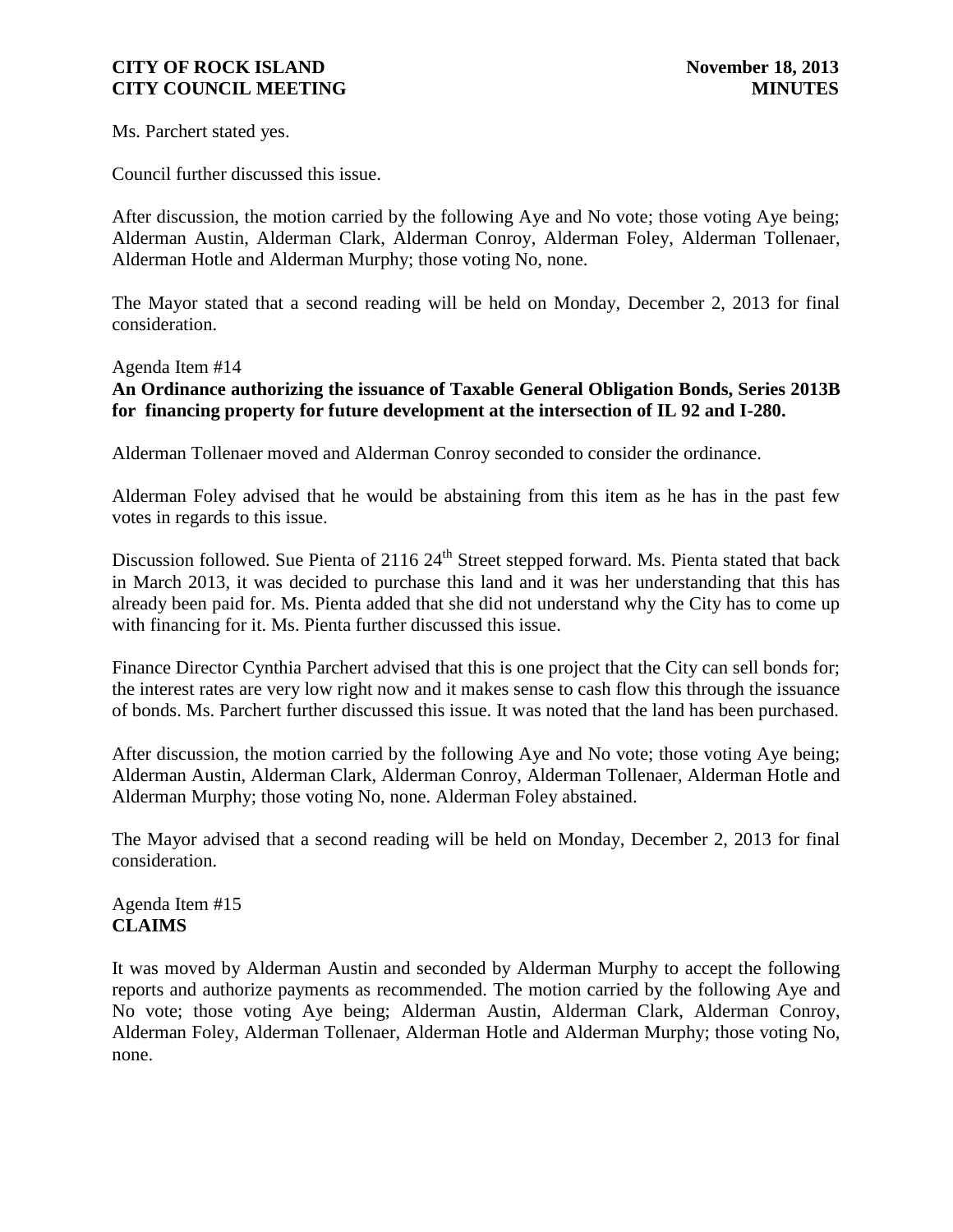a. Report from the Public Works Department regarding payment #5 in the amount of \$31,751.69 to Greenspace Associates for services provided for the 2013 Sod Replacement Program.

b. Report from the Public Works Department regarding payment #4 in the amount of \$390,664.80 to Valley Construction for services provided for the Landing at Schwiebert Park.

c. Report from the Community and Economic Development Department regarding payment in the amount of \$13,800.00 to H. Coopman Trucking for services provided for the emergency demolition of  $44298^{\text{th}}$  Avenue.

## Agenda Item #16 **Claims for the week of November 8 through November 14 in the amount of \$399,356.22.**

Alderman Hotle moved and Alderman Tollenaer seconded to allow the claims.

Alderman Foley stated that he would be abstaining again to the payment for legal services rendered for Jumer's Crossing.

The motion then carried by the following Aye and No vote; those voting Aye being; Alderman Austin, Alderman Clark, Alderman Conroy, Alderman Tollenaer, Alderman Hotle and Alderman Murphy; those voting No, none. Alderman Foley abstained.

## Agenda Item #17 **Payroll for the weeks of October 28 through November 10 in the amount of \$1,294,486.20.**

It was moved by Alderman Conroy and seconded by Alderman Foley to allow the payroll. The motion carried by the following Aye and No vote; those voting Aye being; Alderman Austin, Alderman Clark, Alderman Conroy, Alderman Foley, Alderman Tollenaer, Alderman Hotle and Alderman Murphy; those voting No, none.

Agenda Item #18

# **Report from the Public Works Department regarding bids for the purchase of a blended anti-ice product, recommending the bid be awarded to Ossian, Inc. in the amount of \$12,000.00.**

Alderman Conroy moved and Alderman Austin seconded to award the bid as recommended and authorize purchase. The motion carried by the following Aye and No vote; those voting Aye being; Alderman Austin, Alderman Clark, Alderman Conroy, Alderman Foley, Alderman Tollenaer, Alderman Hotle and Alderman Murphy; those voting No, none.

#### Agenda Item #19

**Report from the Public Works Department regarding bids for the 2013 Tree Trimming, Removal and Stump Grinding contract, recommending the bid be awarded to Turkle's Tree Service in the amount of \$27,730.00.**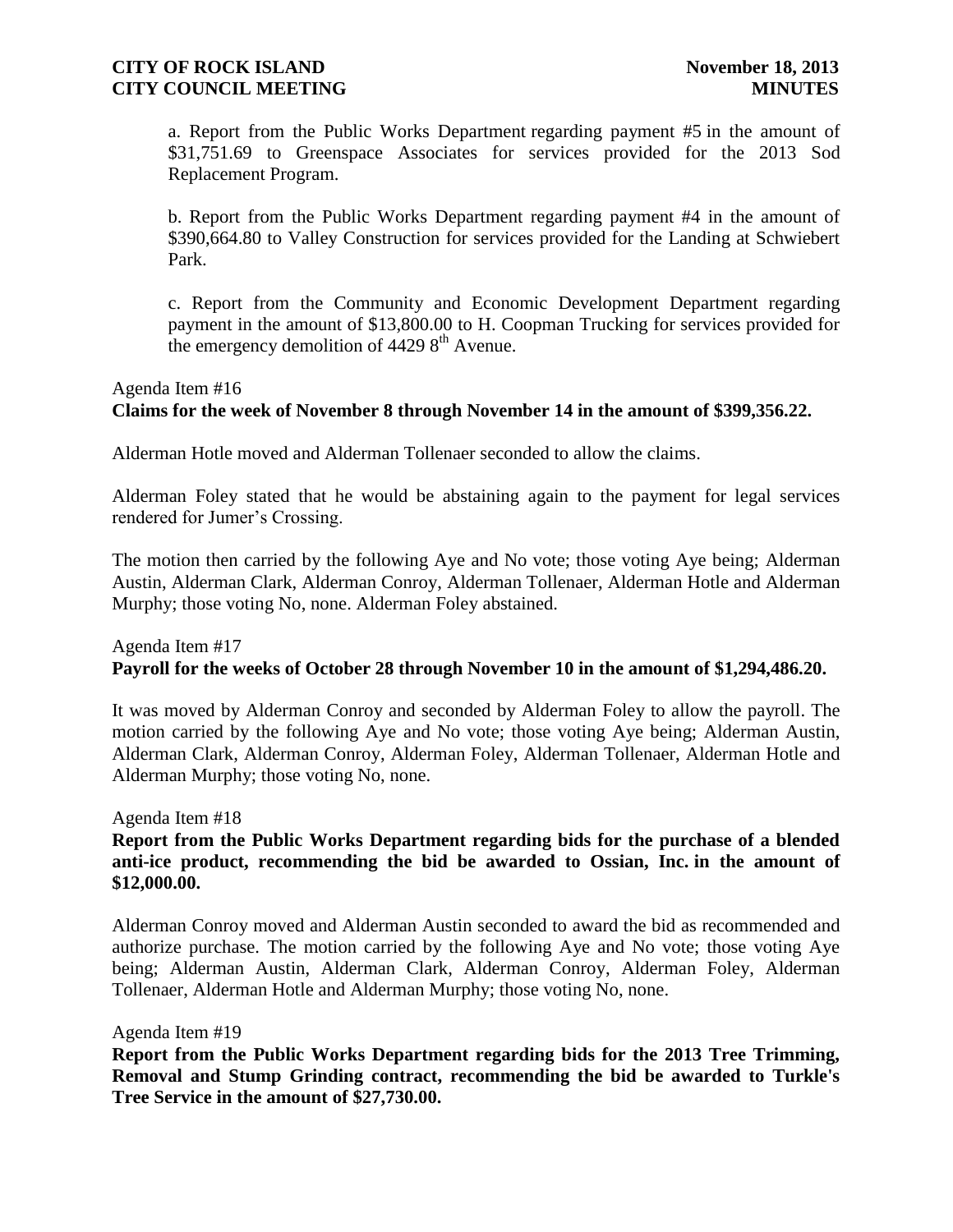It was moved by Alderman Foley and seconded by Alderman Hotle to award the bid as recommended and authorize the City Manager to execute the contract documents. The motion carried by the following Aye and No vote; those voting Aye being; Alderman Austin, Alderman Clark, Alderman Conroy, Alderman Foley, Alderman Tollenaer, Alderman Hotle and Alderman Murphy; those voting No, none.

#### Agenda Item #20

#### **Report from the Public Works Department regarding a standard agreement with MidAmerican Energy Company for interconnection of distributed generation facilities as it relates to the wastewater treatment facility**.

Alderman Hotle moved and Alderman Murphy seconded to approve the agreement as recommended and authorize the City Manager to execute the contract documents. The motion carried by the following Aye and No vote; those voting Aye being; Alderman Austin, Alderman Clark, Alderman Conroy, Alderman Foley, Alderman Tollenaer, Alderman Hotle and Alderman Murphy; those voting No, none.

#### Agenda Item #21

### **Report from the Community and Economic Development Department regarding a proposal from EnviroNet, Inc. for professional environmental services for the future site of the Rock Island Police Department in the amount of \$17,200.00.**

It was moved by Alderman Foley and seconded by Alderman Murphy to approve the proposal as recommended and authorize the City Manager to execute the contract documents. The motion carried by the following Aye and No vote; those voting Aye being; Alderman Austin, Alderman Clark, Alderman Conroy, Alderman Foley, Alderman Hotle and Alderman Murphy; those voting No, Alderman Tollenaer.

#### Agenda Item #22

## **Report from the Finance Department regarding a public hearing on the December property tax.**

Alderman Austin moved and Alderman Foley seconded to confirm that a public hearing on the December property tax will not be needed because the levy increase will not exceed five percent. The motion carried by the following Aye and No vote; those voting Aye being; Alderman Austin, Alderman Clark, Alderman Conroy, Alderman Foley, Alderman Tollenaer, Alderman Hotle and Alderman Murphy; those voting No, none.

#### Agenda Item #23

## **Report from the Community and Economic Development Department regarding a request from Joseph and Kathy Gusse to apply for a Special Use Permit to operate an architect's office out of their new residence at 4510 42nd Avenue.**

It was moved by Alderman Tollenaer and seconded by Alderman Murphy to allow for the application of the special use permit as recommended. The motion carried by the following Aye and No vote; those voting Aye being; Alderman Austin, Alderman Clark, Alderman Conroy,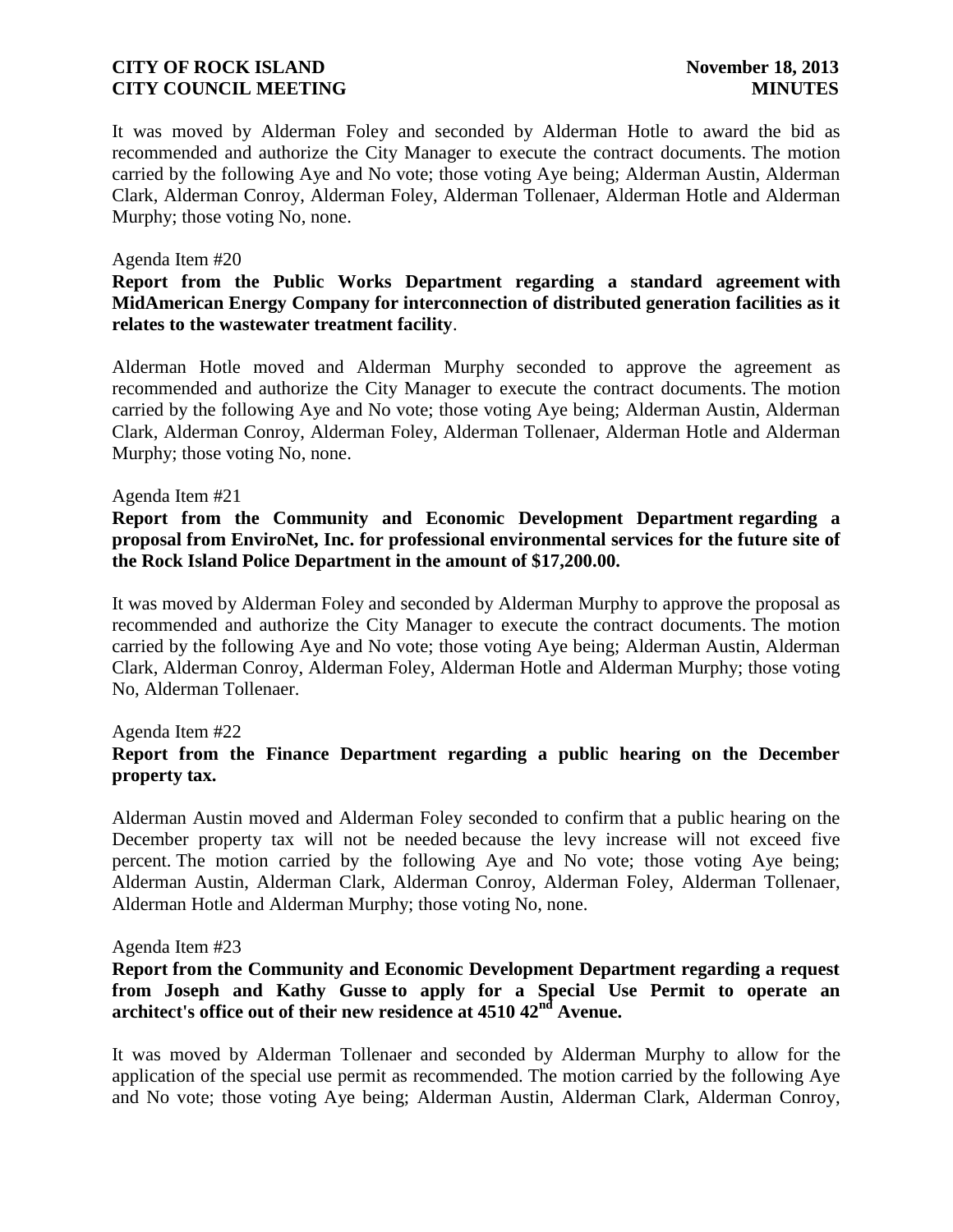Alderman Foley, Alderman Tollenaer, Alderman Hotle and Alderman Murphy; those voting No, none.

#### Agenda Item #24

## **Report from the City Clerk regarding an application and Resolution for the Center for Active Seniors (CASI) to hold their 5K Road Race on Saturday, March 15, 2014.**

Alderman Austin moved and Alderman Conroy seconded to not approve the event.

#### Discussion followed.

Gwen Tombergs of 3525 Raleigh Avenue in Bettendorf, IA and Board President for CASI stepped forward. Ms. Tombergs stated that CASI's largest fundraiser is the St. Patrick's Day race. Ms. Tombergs advised that they are trying to have this bi-state race approved. It was noted that three years ago, the Rock Island City Council did not approve the race. Ms. Tombergs commented that when CASI wanted to try and have this race again, they started contacting Joe Dooley of the St. Patrick Society by email. Ms. Tombergs advised that Mr. Dooley stated by email that it was a general consensus that both events (St. Patrick's Day Parade and CASI 5k Road Race) could coexist. Ms. Tombergs further discussed this issue as it related to getting approvals from the Rock Island Police Department. Ms. Tombergs also commented that the Centennial Bridge would remain open during the entire race and they would only use one lane of the bridge. Ms. Tombergs stated that they would not be interfering with the parade. Ms. Tombergs indicated that the race would be done one hour before the parade starts and they have received permission from the Rock Island Parks and Recreation Department to use the bike path as part of the race to go over to the Arsenal.

Alderman Conroy inquired as to where the race will start. Ms. Tombergs stated that it will begin in downtown Davenport and the estimated time that the bridge will be used is approximately 45 minutes. Ms. Tombergs and Council further discussed the race route as it related to the time component.

Police Chief Jeff VenHuizen advised that Lt. Landi has worked with representatives from CASI in a way to minimize any disruptions that there would be to traffic on the bridge. Police Chief VenHuizen pointed out that Lt. Landi has not authorized the bridge to be shut down, but has offered suggestions to try and minimize the disruptions. Police Chief VenHuizen further discussed this issue as it related to police officer assignments and the amount of officers needed for both events. Chief VenHuizen and Council also discussed fees as it related to police officers and traffic control for both events.

Ms. Tombergs stated that she would have board support to pay for all of the officers for both events on that day.

Frank Coyle of 100  $17<sup>th</sup>$  Street and one of the founders of the St. Patrick Society stepped forward. Mr. Coyle stated that the St. Patrick's Day Parade is the largest event on a single day in downtown Rock Island. Mr. Coyle discussed the process for the parade as it related to the line-up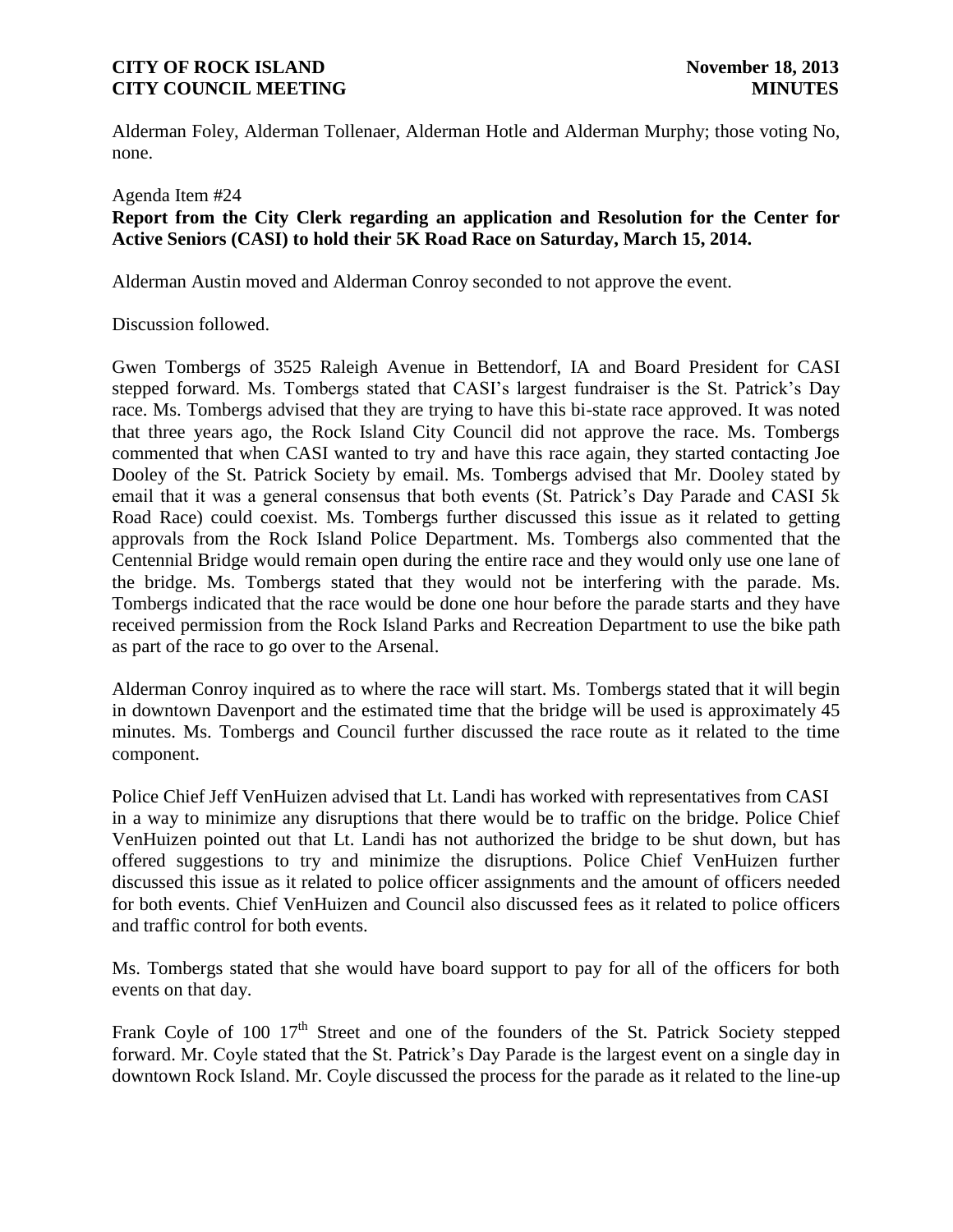of the parade, floats and bridge traffic concerning the time component. Mr. Coyle suggested that CASI start their race at an earlier time.

Mr. Coyle stated that the main issue is the bottleneck that will be created on the bridge and the people that move to and from both sides of the river.

Ms. Julie Walton of 400 West 4<sup>th</sup> Street in Davenport, IA and Parade Chair for the St. Patrick Society stepped forward. Ms. Walton stated that her concern was safety in regards to float traffic on the bridge with the runners and people trying to get to Rock Island. Ms. Walton stated that she informed CASI by letter last week that their race will interfere with the parade.

Alderman Conroy and Police Chief VenHuizen discussed time, lane usage, traffic and safety as it related to having both events at the same time.

Joe Dooley of 2603 College Avenue, Davenport, IA and President of the St. Patrick Society stepped forward. Mr. Dooley stated that he made it perfectly clear to Ms. Tombergs in the email that she referred to that he alone does not make that decision; the board decides. Mr. Dooley added that in the end, it was a consensus among the board that the race will not work.

Michelle Solis Russell of 1312 Middle Road, Bettendorf, IA stepped forward. Ms. Russell stated that she is at the meeting with a vested interest and Russell Construction is the title sponsor of the CASI race. Ms. Russell added that she is also at the meeting as a vested interest party of the greater Quad City area. Ms. Russell commented that they are committed to community give back and heavily vested in all charities in the community. Ms. Russell stated that her interest in making this a bi-state race is to grow added focus regionally, bring more people, positive attention and revenues into this area. Ms. Russell further discussed this issue.

Pat Shouse of Eldridge, IA and a representative from Unity Point Health-Trinity stepped forward. Ms. Shouse stated that they are very excited about the race coming to Rock Island, which will expose the community to more things. Ms. Shouse added that she is a lifetime member of the St. Patrick Society and commented that two non-profits coming together is a winwin for the community.

Bill Brownson of 4510 Sheridan Street, Davenport, IA stepped forward. Mr. Brownson stated that he is on the Board of Directors for CASI. Mr. Brownson discussed the safety of the bridge as it related to traffic and the runners on the bridge. Mr. Brownson stated that the explanation that it takes 45 minutes for the last walker to cross that bridge is greatly exaggerated; at the beginning, the amount of runners is large, but after that, it is almost single file and would be very safe crossing the bridge with traffic coming the other way.

Jean Jones of 18129 220<sup>th</sup> Street, Davenport, IA stepped forward. Ms. Jones stated that she is a member of the St. Patrick Society and a member of CASI. Ms. Jones added that she wants these two endeavors to come together and be successful; both of these events will bring so much to the community.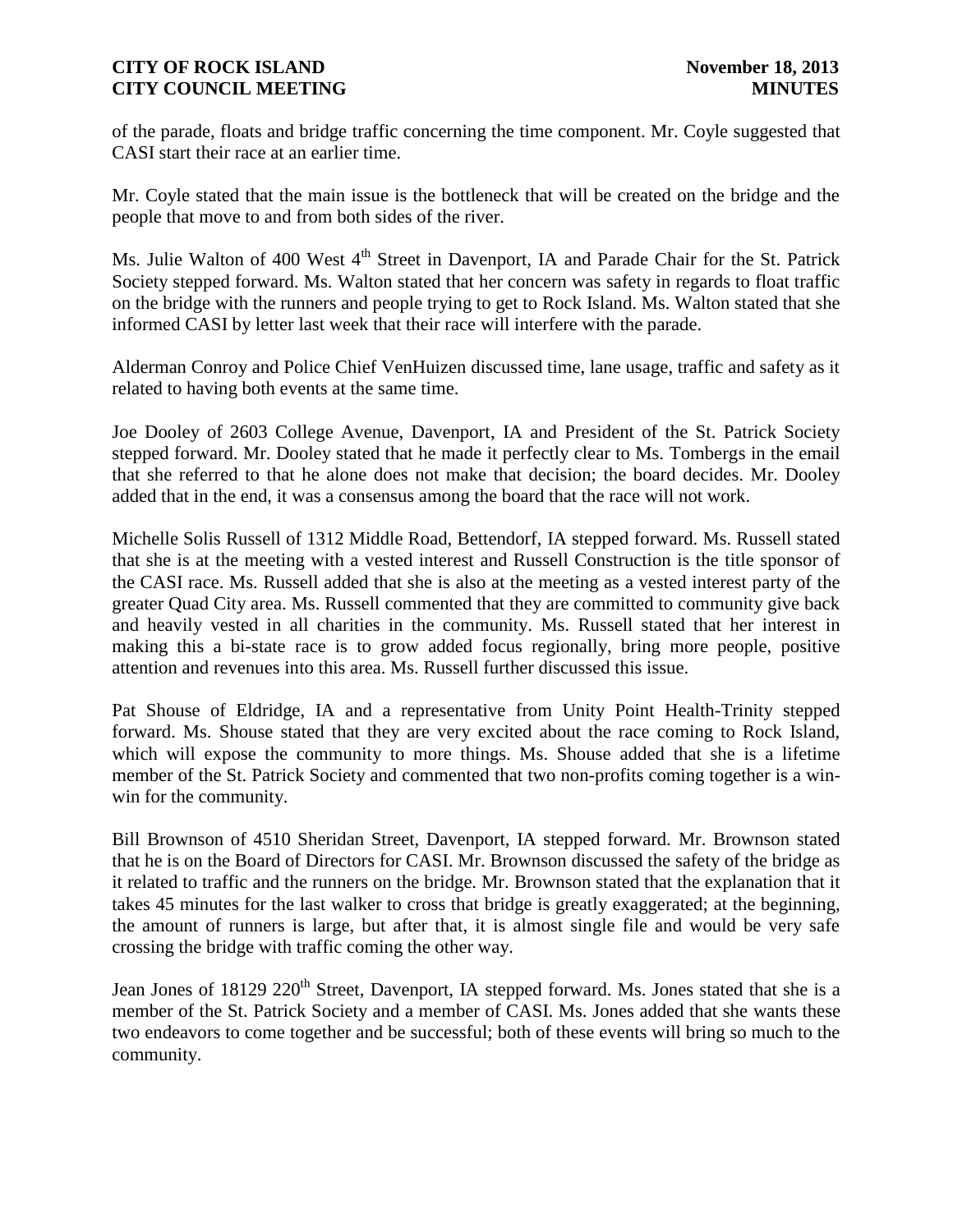Jackie Staron of 18129 220<sup>th</sup> Street, Davenport, IA stepped forward. Ms. Staron stated that she is a past board member of the St. Patrick Society and involved with CASI. Ms. Staron stated that due diligence has been done by CASI in preparing and organizing for this race to be successful and safe.

Alderman Austin stated that he applauded CASI for wanting to enhance their event; this event will take place regardless of this action. Alderman Austin stated that he will let his motion stand.

Mayor Pauley inquired as to whether the second stands.

Alderman Conroy stated that he is more inclusive of the idea to bring it all together and work together to make something like this happen. However, the St. Patrick Society has had 27 years in the City of Rock Island and they think it is going to cause a problem. Alderman Conroy advised that it is a hard decision and he hoped that the St. Patrick Society would work with CASI to make an event that everyone could be a part of. Alderman Conroy added that he would be inclined to support the organization that has had 27 years of putting on a parade in the City of Rock Island.

Alderman Hotle advised that it seems like CASI will do whatever is needed to make this work with the St. Patrick Society. Alderman Hotle stated that she would like to see this happen too; but at the same time, she does not want to infringe on the ability of the St. Patrick Society to do what they have done for the last 27 years. Alderman Hotle further discussed this issue.

After more discussion on this issue, it was moved by Alderman Clark to defer Agenda Item #24 for 30 days. Alderman Foley seconded. The motion carried by the following Aye and No vote; those voting Aye being; Alderman Austin, Alderman Clark, Alderman Conroy, Alderman Foley, Alderman Tollenaer, Alderman Hotle and Alderman Murphy; those voting No, none.

Mayor Pauley stated that this item is deferred for 30 days; it will be back again for discussion. Mayor Pauley advised that it is hoped that the two organizations can work it out.

#### Agenda Item #25

# **Report from the City Clerk regarding an application from the Spring Forward Learning Center requesting to hold a 5K Run on Saturday, April 5, 2014 beginning at 9:00 am**.

Alderman Foley moved and Alderman Hotle seconded to approve the event as recommended. The motion carried by the following Aye and No vote; those voting Aye being; Alderman Austin, Alderman Clark, Alderman Conroy, Alderman Foley, Alderman Tollenaer, Alderman Hotle and Alderman Murphy; those voting No, none.

#### Agenda Item #26

**Report from the City Clerk regarding requests from the businesses in the College Hill District for utilization of funds from the College Hill District fund in an amount not to exceed \$825.00, permission to decorate street posts, place signage in the City's right-of-way and luminaria along the streets and to place three trash receptacles at the west end of the**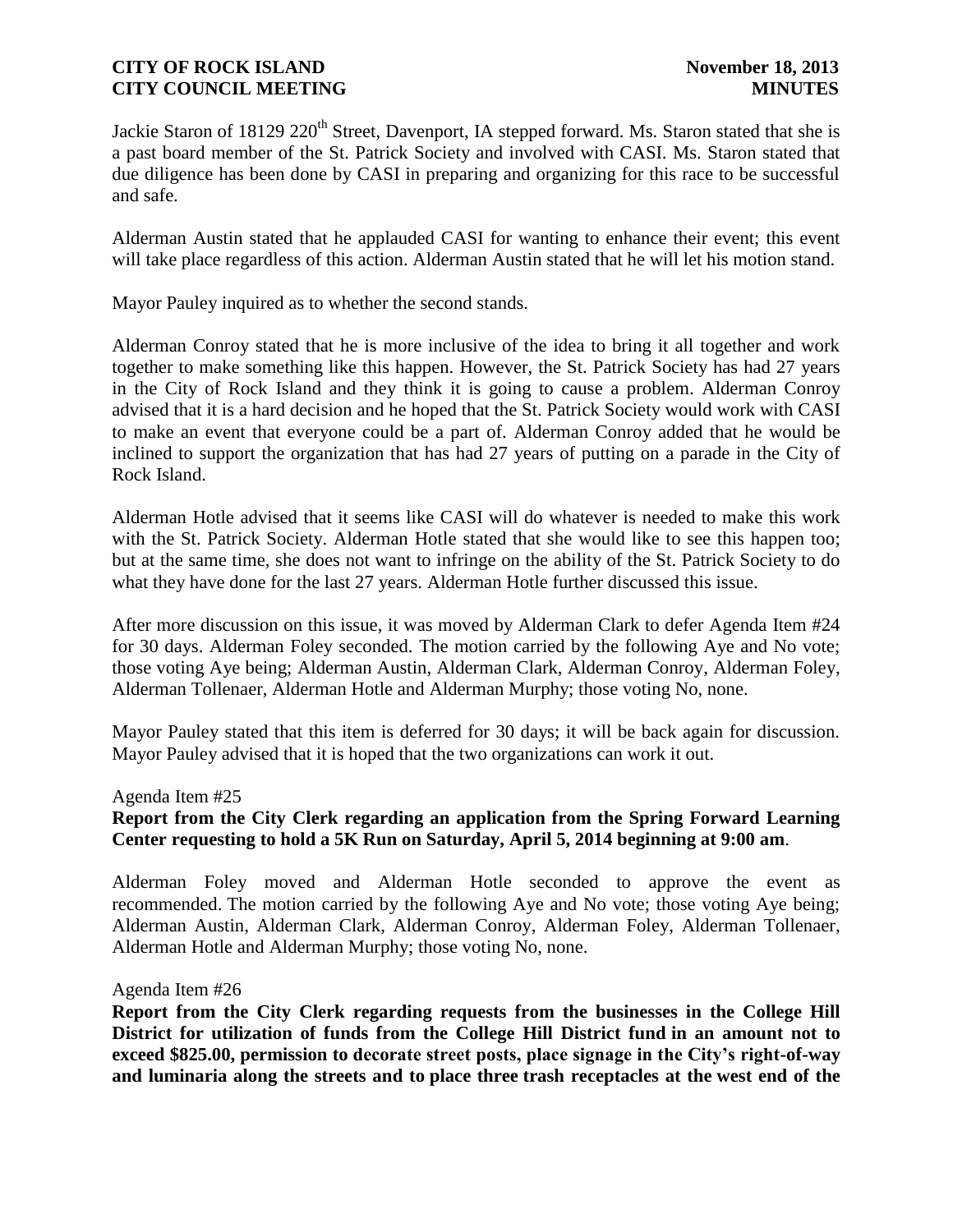## **district for their annual Holiday Walk to be held on December 5, 2013 from 4:00 pm to 8:00 pm.**

It was moved by Alderman Murphy and seconded by Alderman Austin to approve the requests for utilization of funds, decorations, signage and luminaria as recommended and authorize staff to place trash receptacles at the west end of the district, subject to the businesses removing luminaria by 8:30 pm December  $5<sup>th</sup>$ , removing signage by December  $9<sup>th</sup>$  and removing the decorative bows by January 3, 2014. The motion carried by the following Aye and No vote; those voting Aye being; Alderman Austin, Alderman Clark, Alderman Conroy, Alderman Foley, Alderman Tollenaer, Alderman Hotle and Alderman Murphy; those voting No, none.

#### Agenda Item #27 **Other Business.**

Sue Pienta had signed up to address Council but spoke earlier during the meeting on Agenda Item #14.

Alderman Foley advised that this week, Theo's Java Club is celebrating their  $20<sup>th</sup>$  Anniversary. Alderman Foley added that their kick-off festivities started on November  $15<sup>th</sup>$  in which they had an Elvis Presley tribute artist from 7:00 pm to 10:00 pm. Alderman Foley stated that from November  $18<sup>th</sup>$  to November  $23<sup>rd</sup>$ , they will be offering lunch and drink discounts and door prizes. Alderman Foley indicated that live music is coming back to Theo's beginning with an open stage on Thursday nights from 7:30 pm to 10:00 pm with local and regional musical acts on Fridays and Saturdays.

Alderman Foley stated that last week, he was out of town for work and one of the things that was voted on was a new business that is coming to his ward, which is Milan Surplus. Alderman Foley stated that he is excited to welcome this new business to Rock Island. Alderman Foley further discussed this item.

Alderman Clark stated that he was thankful for the Martin Luther King Center ACTIVE Club. Alderman Clark advised that this club is organized to give seniors 55 years and older opportunity and needed time to continue learning, serving and sharing. Alderman Clark added that there are over 120 members in the ACTIVE Club and they promote independent living, skills, and resource awareness. Alderman Clark further discussed the ACTIVE Club.

Alderman Murphy reminded everyone to Shop Rock Island. Alderman Murphy stated that the QC Coffee and Pancake House is the former Guss's Koffee Break. Alderman Murphy advised that this past Saturday, she had a great breakfast there and commented that they have reasonable prices. Alderman Murphy stated that the QC Coffee and Pancake House is located downtown Rock Island across the Street from Circa 21 and next door to the Establishment Theatre and Comedy Sportz. Alderman Murphy encouraged everyone that if they want coffee, breakfast or lunch to stop by the QC Coffee and Pancake House. Alderman Murphy encouraged everyone to shop local.